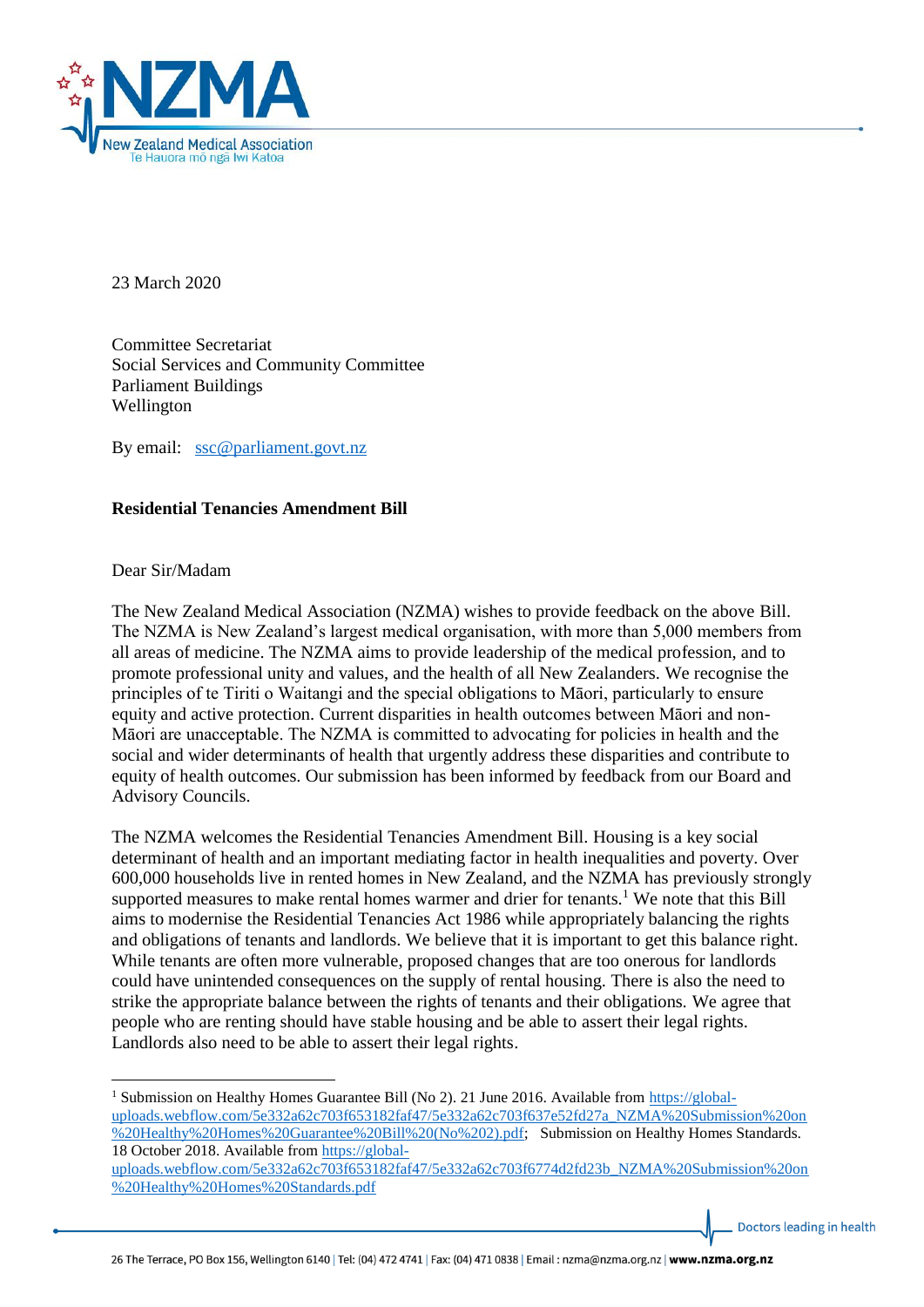We support the Bill increasing security of tenure for tenants who are meeting their obligations. Insecure tenure can have negative impacts on health, education and employment. However, there is a need to ensure the Bill does not make it too difficult to remove tenants who are disruptive, or who damage or otherwise despoil properties. In this regard, it is important for the force of the law to allow landlords to take action when tenants are not meeting their obligations.

We welcome the Bill clarifying the rules about minor changes to premises, ensuring that tenants can make minor changes such as fitting brackets to secure furniture and appliances against earthquake risk, baby-proofing the property, installing visual fire alarms and doorbells, and hanging pictures. While Section 42B of the Bill defines what constitutes minor changes in broad terms, this will be open to interpretation and argument. For example, we note that clause 2(b) under Section 42B defines a minor change as one that "would allow the premises to be returned easily to substantially the same condition". And clause 4 under the same Section requires tenants that have made minor changes to "return the premises to a condition that is substantially the same as the condition that the premises were in before the minor change was made". We suggest that the word substantially needs a better definition in the Bill.

We are comfortable with the proposed requirement for landlords to permit the installation of ultra-fast broadband, subject to specific triggers and exemptions. However, we have some concerns with clause 3 under Section 45B stating that landlords "must take all reasonable steps to facilitate the installation". Our view is that landlords should not in any way be responsible for, or required to assist with, installation of broadband—but they should also not be able to prevent the installation of ultra-fast broadband.

We note the Bill removes landlords' ability to end a periodic tenancy on 90 days' notice without giving a reason and replaces that ability by a range of justifications for ending the tenancy by notice or by Tenancy Tribunal order. We are generally supportive of this change and recognise that it is designed to improve tenant's security. We are also broadly satisfied with the range of justifications for termination of tenancy that are specified in the Bill as well as provisions to respond to frequent anti-social behaviour and frequent late rent payments. However, we seek clarification on what is meant by a tenant that is required to leave "for operational reasons". We are also concerned that there is now a significant imbalance between landlords and tenants in terms of the required notice period and justification for termination of tenancy. While landlords have to give 90 days' notice with a reason, tenants are only required to give 28 days' notice without a reason. A more balanced approach should see tenants being required to give a similar notice period to landlords.

Currently, landlords can also end a periodic tenancy with less than 90 days' notice in certain cases—for example landlords can give 42 days' notice to end a tenancy if:

- the property has been sold with a requirement for vacant possession, or
- the owner or a member of their family is going to live in the property, or
- the property is normally used as employee accommodation and its needed for this purpose.

We note that the Bill extends the notice period to 90 days if the property has been sold with a requirement for vacant possession, and to 63 days for the other two reasons above. While we support, in principle, measures to improve tenant's security, these need to be carefully balanced with the impacts on landlords. Our view is that the extension from 42 to 90 days' notice of termination if a property has been sold with a requirement for vacant possession is an unreasonable requirement for landlords.

We support limiting rent increases to once every 12 months and prohibiting the solicitation of rental bids by landlords.